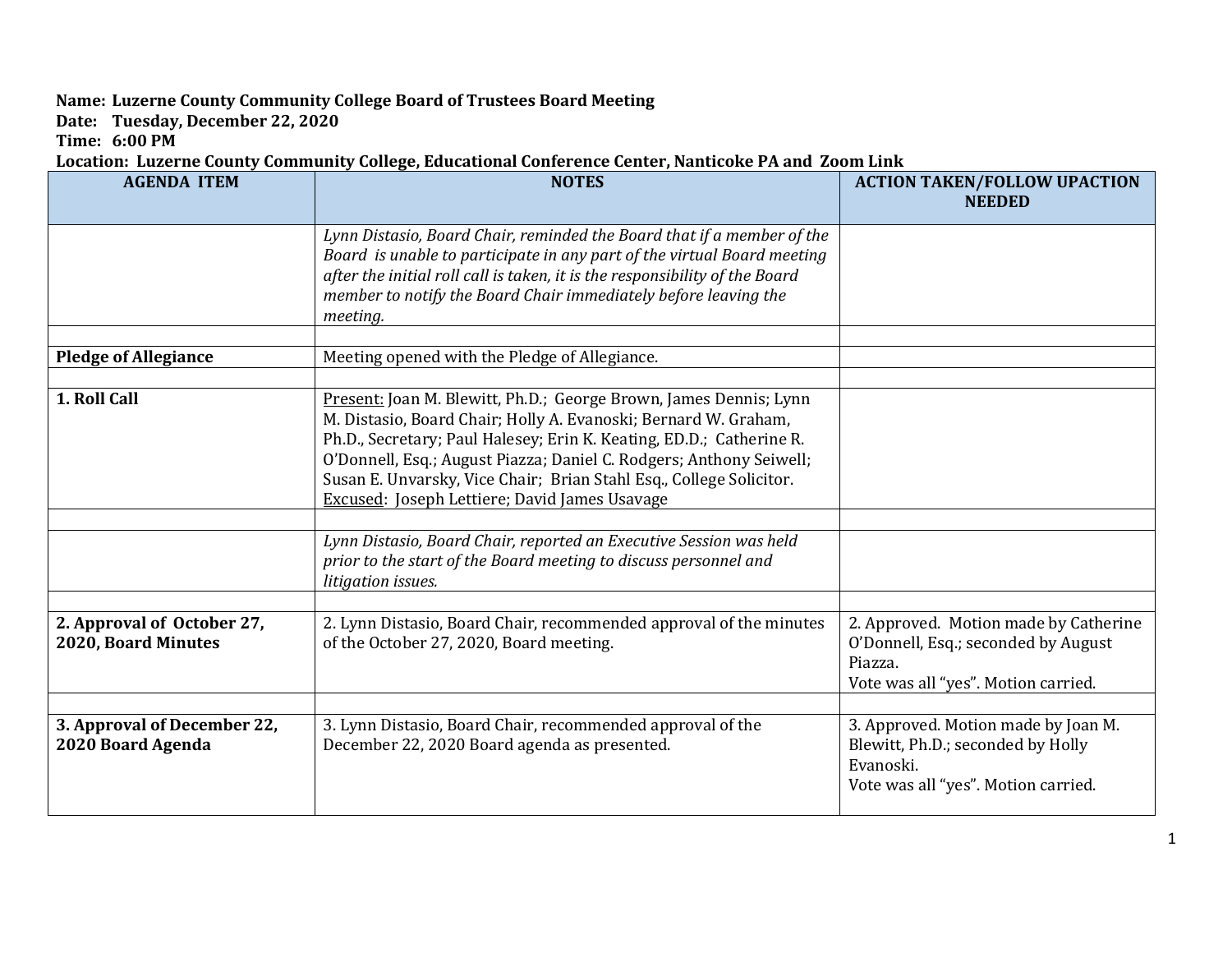| 4. Report of Officers and Agents<br><b>President's Report</b> | Thomas P. Leary, President, expressed his appreciation to the Board<br>of Trustees for their leadership during these very difficult times.<br>Thank you was extended to the President's Leadership Team, for<br>what each member demonstrated over the past nine months, being<br>flexible in modifying policies in order to help our students succeed.<br>In addition, the President Leary thanked the entire Administration<br>and staff for the support they have provided to our students; to the<br>College faculty, for the transitions that they had to implement to<br>guide our students during the spring into the fall semesters. | 4. No action required. |
|---------------------------------------------------------------|----------------------------------------------------------------------------------------------------------------------------------------------------------------------------------------------------------------------------------------------------------------------------------------------------------------------------------------------------------------------------------------------------------------------------------------------------------------------------------------------------------------------------------------------------------------------------------------------------------------------------------------------|------------------------|
|                                                               | Lastly, President Leary thanked the students at Luzerne County<br>Community College stating that it was not an easy time to be a<br>College student but our students have done everything we have<br>asked them to do. Our students followed all of the College guidelines<br>to maintain the health and safety of everyone involved and for that<br>we are very proud and grateful to them.<br>President Leary wished everyone happy holidays and a peaceful and<br>healthy new year.                                                                                                                                                       |                        |
| <b>Audit Report</b>                                           | At this time President Leary introduced Lisa Ritter and Shawn<br>Strauss, MaherDuessel. Shawn Strauss, Manager of Luzerne County<br>Community College engagement.<br>Mr. Strauss expressed his<br>appreciation to Vice President Cheryl Baur, Robert Linskey, Director<br>of Accounting; and Andrea Gibbons, Controller for their assistance<br>throughout the audit process.                                                                                                                                                                                                                                                                |                        |
|                                                               | Mr. Stauss stated the Communication to those charged with<br>governance - it was their responsibility to express an opinion to<br>provide reasonable assurance the financial statements are free from<br>material misstatement. A report on Compliance requirements that<br>have a direct and material effect on the College's major programs. Mr.<br>Strauss noted this will be completed in January.                                                                                                                                                                                                                                       |                        |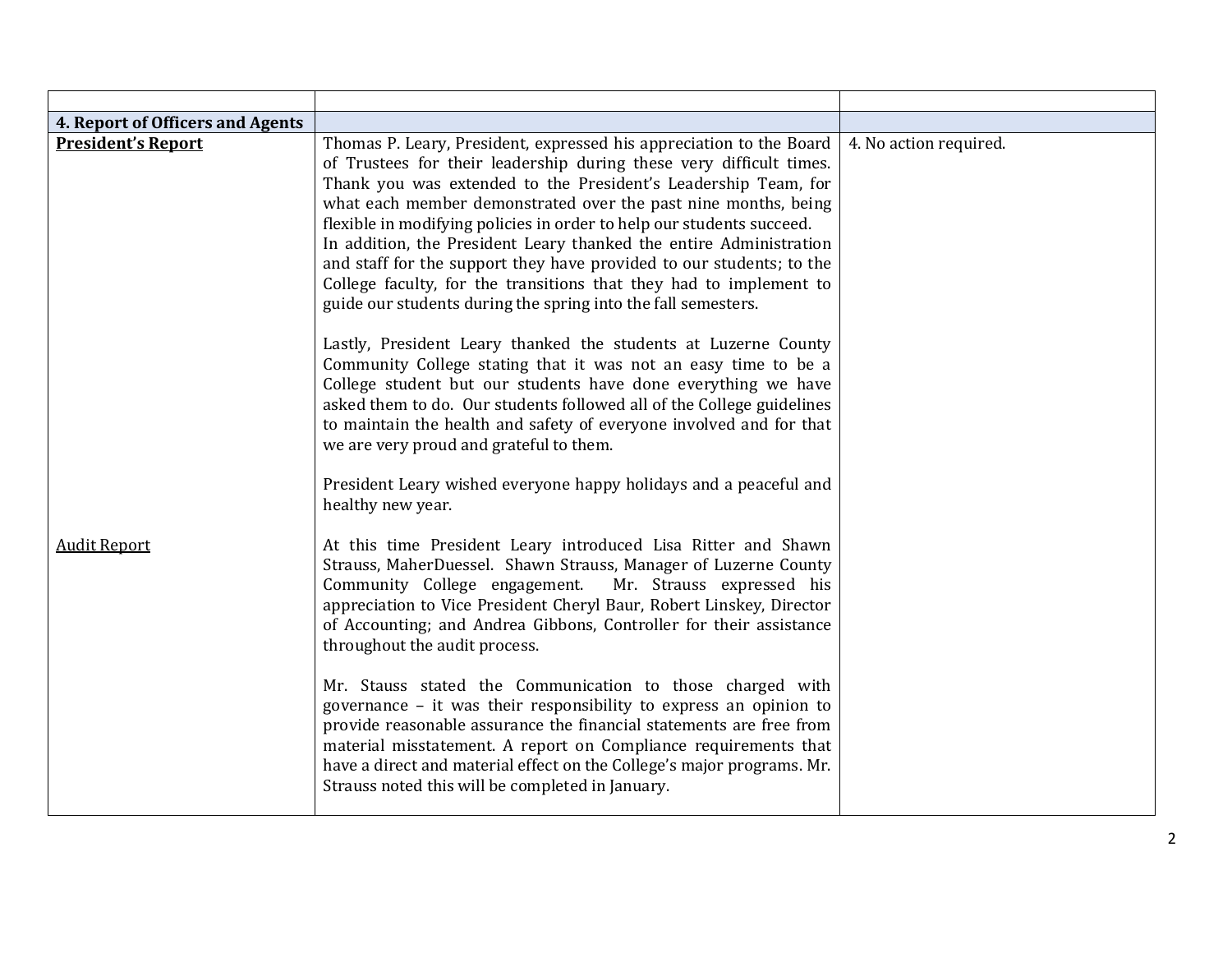| Mr. Strauss stated Accounting Estimates should be based on the best<br>available information and should be a faithful representation of<br>allowance for doubtful accounts, self-funded health insurance<br>liability, net pension liability, and post-employment benefits. A<br>review of the actuary information for those estimates and then<br>reviewed the population and trends as well. It was noted there were<br>no difficulties encountered when performing the audit and no<br>disagreements with the management. |  |
|------------------------------------------------------------------------------------------------------------------------------------------------------------------------------------------------------------------------------------------------------------------------------------------------------------------------------------------------------------------------------------------------------------------------------------------------------------------------------------------------------------------------------|--|
| Mr. Strauss stated the results of the Independent Auditors was an<br>Unmodified Opinion which means it is the best opinion you can<br>receive. Agreed-Upon Procedures Report: This form is sent to the<br>Department of Education and there were no exceptions during<br>testing.                                                                                                                                                                                                                                            |  |
| Statement of Net Positions: Non-Current assets increased due to the<br>sale of radio frequencies was \$3 million. \$1.5 million cash received<br>during the year 2020 and another \$1.5 in receivable in 2021 as well<br>as the \$2.6 million in HEER funds.                                                                                                                                                                                                                                                                 |  |
| Non-Current are fixed assets increased in the current year. The<br>Deferred Outflow deals with the pension plans and fluctuate greatly<br>year over year and taken directly from the actuary evaluations.                                                                                                                                                                                                                                                                                                                    |  |
| The Non-Current Liabilities increased by \$2.6 million - the majority<br>of this is from the HEERF funding. College received \$3.2 million from<br>the CARES Act funding. The College recognized \$500,000 and the<br>remaining funds is in unearned revenue which is a current liability<br>and will be recognized in 2021.                                                                                                                                                                                                 |  |
| Non-Current liabilities deals with the SERS Liability Pension Plan<br>Deferred Inflow of Resources deals with the Pension Plan which<br>increased based on the actuarial evaluation. Statement of Revenue<br>and Expenses and Change in Net Position -all income and expenses.<br>Total revenue of the College decreased \$1.2 million. Tuition and fees                                                                                                                                                                     |  |
|                                                                                                                                                                                                                                                                                                                                                                                                                                                                                                                              |  |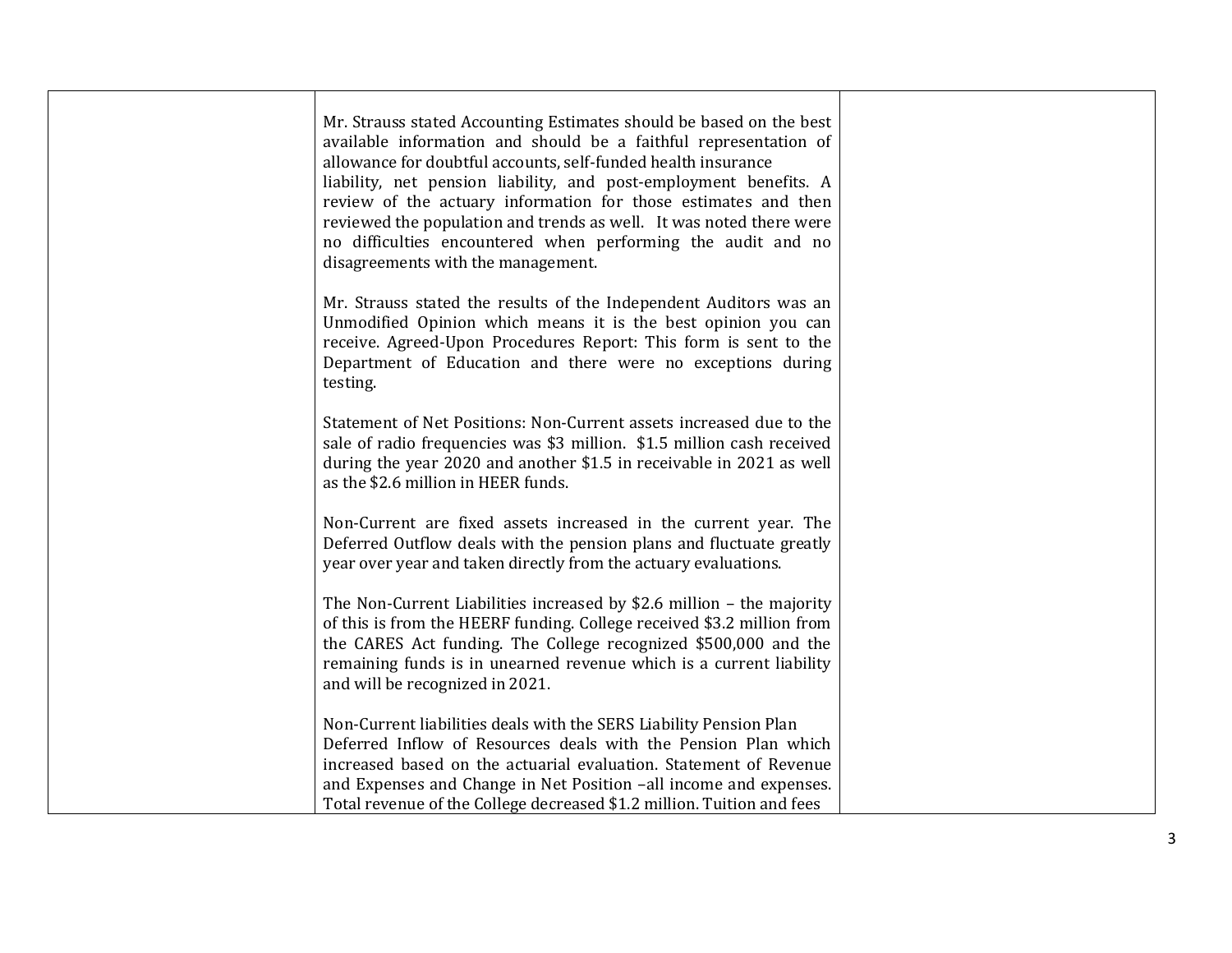| have been relatively stable year over year. The Bookstore was<br>outsourced to a third party and therefore, the auxiliary revenue<br>decreased by \$1.3 million.                                                                                                                                                                                                                                                                                                                                                                              |  |
|-----------------------------------------------------------------------------------------------------------------------------------------------------------------------------------------------------------------------------------------------------------------------------------------------------------------------------------------------------------------------------------------------------------------------------------------------------------------------------------------------------------------------------------------------|--|
| Non-Operating Revenue had an increase due to the sale of the radio<br>frequencies. All of the other revenues were stable. This year the<br>College had a net position of \$170,000. This is a result of the sale of<br>the sale of the radio frequencies and in future years that will not<br>happen again.                                                                                                                                                                                                                                   |  |
| Accounts Receivable - Total student receivables in 2020 were \$9.7<br>million as compared to 2019 of \$8.8 million. Allowance for doubtful<br>accounts increased. As the amounts owed to the College age,<br>allowance is greater. Allowance percentage between 7% and 100%<br>based on type receivable as well as age of receivable. College policy<br>is to keep all bad debt on the books since 2011. It is all based on<br>policy.                                                                                                        |  |
| Mr. Strauss stated last year there was management letter comment<br>regarding monitoring outstanding student receivables is no<br>management letter comment - and individual was hired to review<br>outstanding student accounts in addition there is a new \$500 limit to<br>outstanding balances. Mr. Strauss presented A/R comparisons in the<br>state of Pennsylvania. Luzerne is not out of the norm. Bad debt as a<br>percentage of revenue - on par with other community colleges with<br>similar student population and demographics. |  |
| Health Insurance -LCCC is self-insured up to \$150,000 per individual,<br>current expense is \$6.8 million vs. prior year \$6.7 million; Incurred<br>but not yet received (IBNR) \$480,000 vs prior year \$633,000; major<br>health events in the current year offset lower utilization during the<br>pandemic.                                                                                                                                                                                                                               |  |
| Information Technology Review - Review of employee's access to the<br>network, Ellucian (accounting system), and ADP. Additional                                                                                                                                                                                                                                                                                                                                                                                                              |  |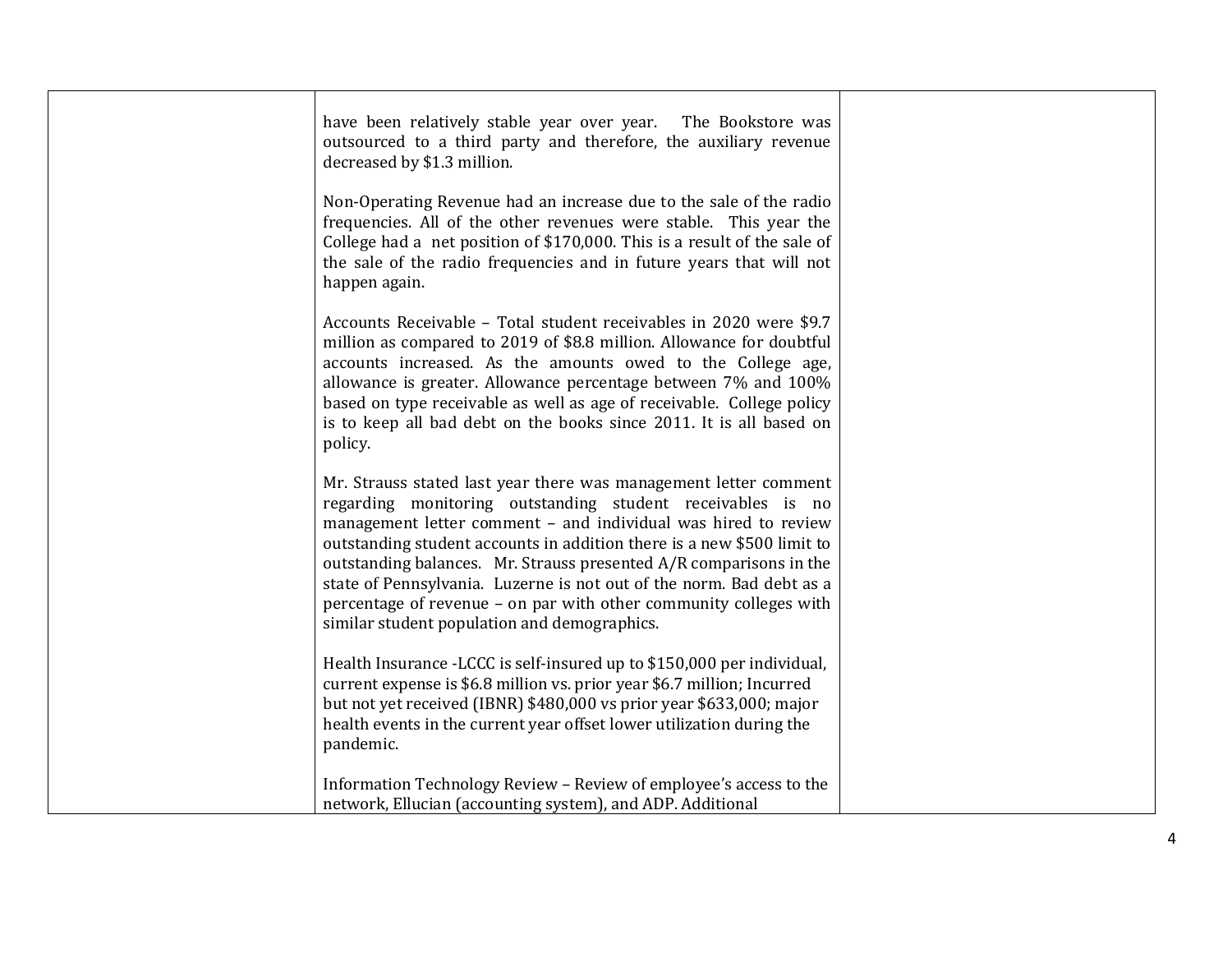| questionnaire used in the current year due to remote working<br>environment. One best practice suggestion in the management letter<br>was to ensure that there is a segregation of duties between IT<br>processes. Mr. Strauss noted one individual was approving access to<br>the data, provisioning that access as well as reviewing the access.<br>The suggestion was to approve two of the three and recommended<br>the provisioning be left to a separate entity. |  |
|------------------------------------------------------------------------------------------------------------------------------------------------------------------------------------------------------------------------------------------------------------------------------------------------------------------------------------------------------------------------------------------------------------------------------------------------------------------------|--|
| GASB No. 89 - Accounting for interest costs incurred before the end of<br>a construction period effective for College's June 30, 2021 financial<br>statements. If the College were to have any construction in the<br>current year, they have simplified accounting for interest cost<br>incurred before the end of a construction period.                                                                                                                             |  |
| GASB No. 87 Leases - Effective for College's June 30, 2022 financial<br>statements - improving accounting and financial reporting for leases<br>by governments.                                                                                                                                                                                                                                                                                                        |  |
| GASB No.96 Subscription based information technology<br>arrangements effective June 30, 2023 financial statement providing<br>guidance on subscription-based information technology<br>arrangements.                                                                                                                                                                                                                                                                   |  |
| Lisa Ritter, Partner, MaherDuessel, stated it was an unmodified<br>opinion with positive financial results, completion was on time, staff<br>was ready, records were in good shape when received. It was a very<br>positive year to recognize your staff did well and financial results<br>were better this year.                                                                                                                                                      |  |
| Susan E. Unvarsky, Vice Chair and Chair of the LCCC Board of<br>Trustees Finance Committee, thanked Lisa Ritter and Shawn Strauss<br>for their help and echoed congratulations to Vice President Cheryl<br>Baur, Bob Linskey, Director of Accounting and the rest of the Finance<br>team, for the phenomenal work they have done, noting this is a great<br>outcome at the end of the year.                                                                            |  |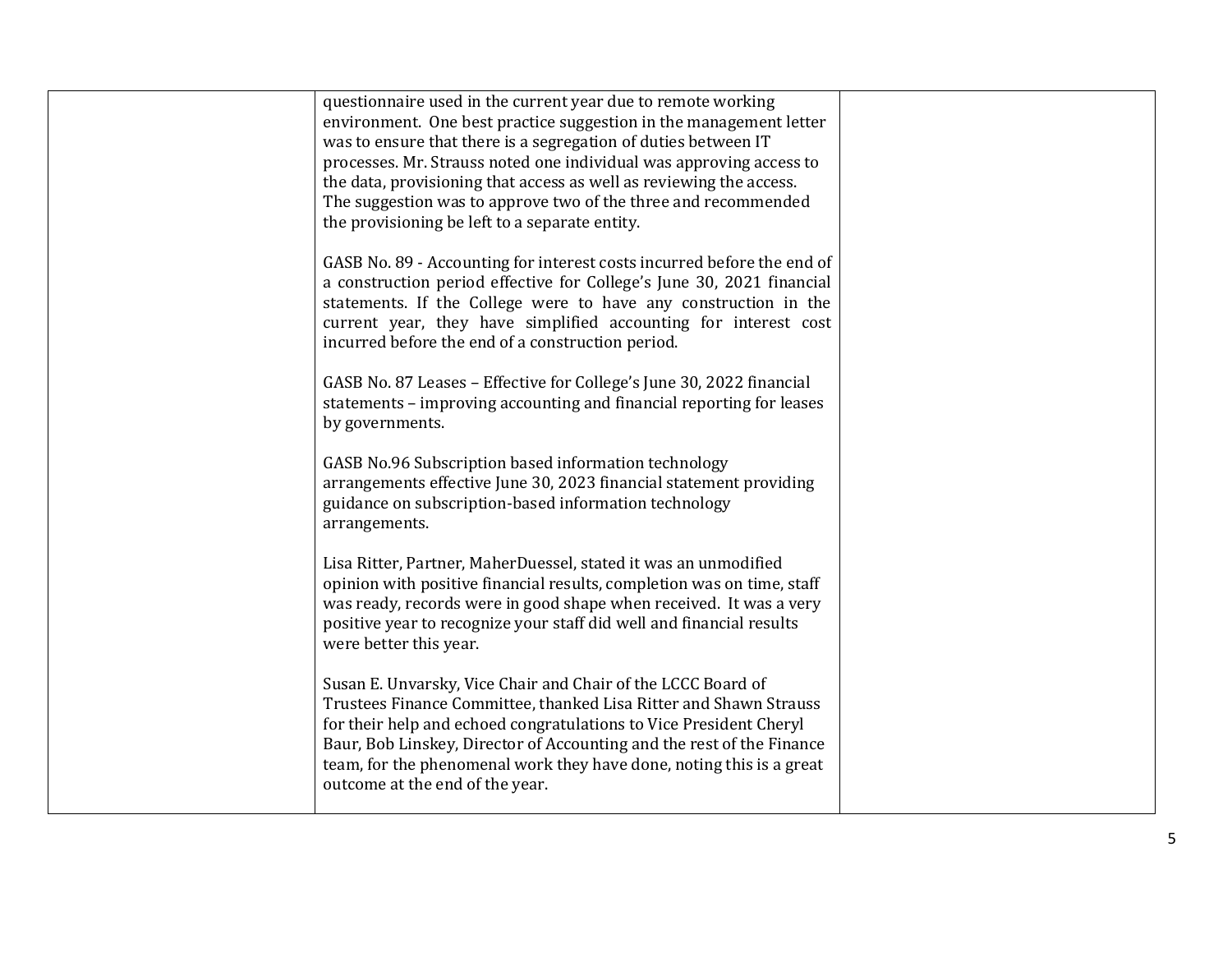| <b>Foundation Report</b> | Rebecca Brominski, Executive Director, Institutional Advancement,<br>provided an update on the Fundraising accomplishments as we end<br>2020.                                                                                                                                                                                                            |  |
|--------------------------|----------------------------------------------------------------------------------------------------------------------------------------------------------------------------------------------------------------------------------------------------------------------------------------------------------------------------------------------------------|--|
|                          | In a year like no other with the generosity of our donors and<br>community friends, the Foundation was able to establish 4 new<br>endowed scholarships totaling \$40,000, 3 new donors pledged to<br>endow \$40,000, 6 new annual scholarships were established totaling<br>\$16,500. The first ever Virtual Scholarship celebration raised<br>\$61,500. |  |
|                          | The Foundation received EITC funds in the amount of \$27,000 which<br>will support our Early College program and STEM Summer Camps. .<br>In addition, a small fundraising campaign for the Shulman Gallery raised<br>about \$5000 for renovations.                                                                                                       |  |
|                          | In total, \$190,000 was raised in a year that looked very different for<br>fundraising and we look forward to supporting our students with<br>additional scholarships to support student initiatives.                                                                                                                                                    |  |
|                          | In addition, the foundation will begin to distribute the second<br>installment scholarships to over 300 students pending grades and<br>donor criteria confirmation.                                                                                                                                                                                      |  |
|                          | Lastly, the Schulman Gallery renovations are complete thanks to the<br>generosity of the Friends of the Schulman Gallery. The first exhibit of<br>the year will be a virtual faculty and alumni show which will go live<br>on January 29 with 123 submissions.                                                                                           |  |
|                          | The Foundation looks forward to 2021 and kick off our new<br>campaign in January.                                                                                                                                                                                                                                                                        |  |
|                          | At this time, Mrs. Brominski extended her thanks and appreciation to<br>Trustees for their continued support and best wishes for a happy and<br>health holiday and a great 2021.                                                                                                                                                                         |  |
|                          |                                                                                                                                                                                                                                                                                                                                                          |  |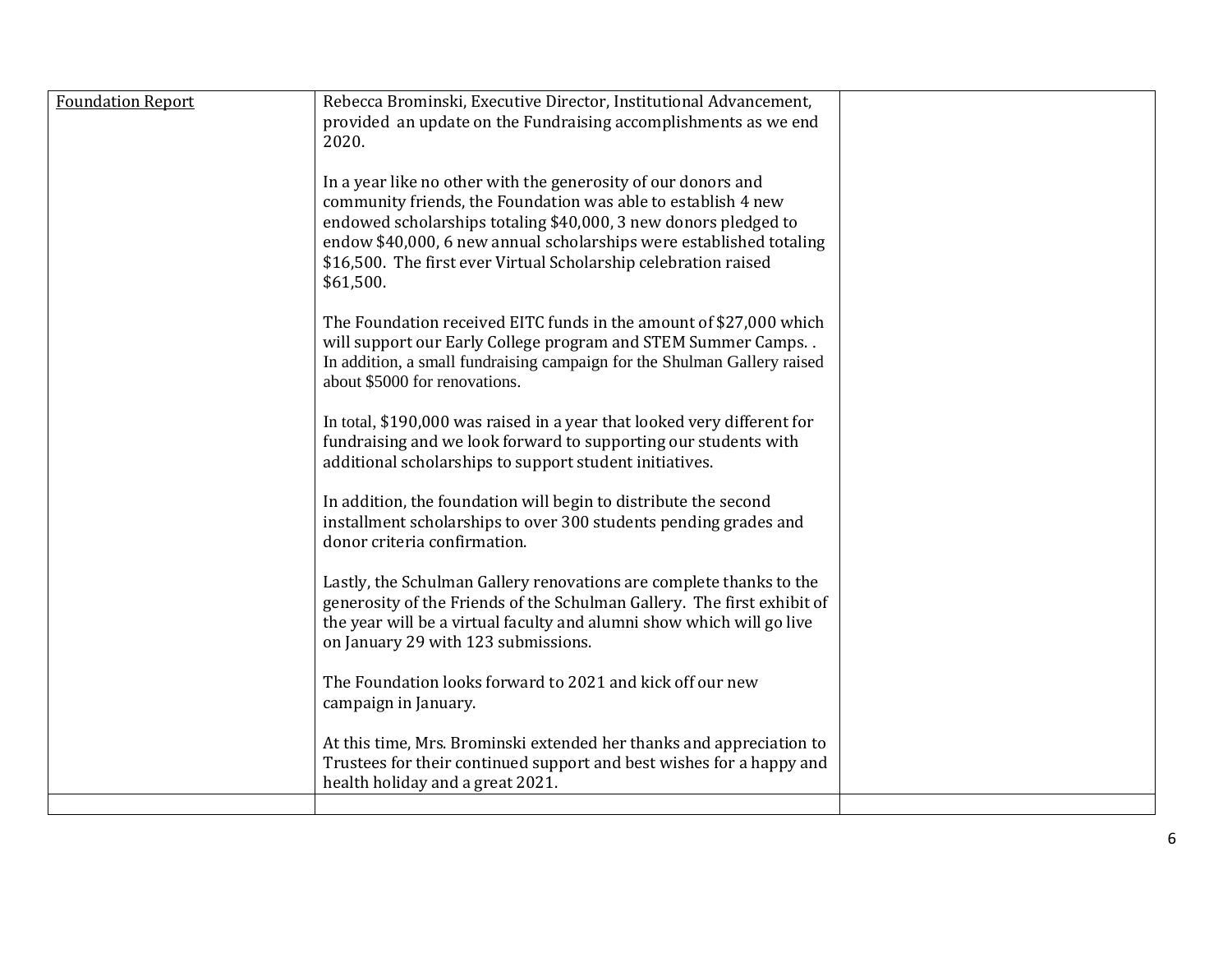| 5. Report of the Executive         | Lynn Distasio, Board Chair, presented the following Executive                                                                                                         |                                                                                            |
|------------------------------------|-----------------------------------------------------------------------------------------------------------------------------------------------------------------------|--------------------------------------------------------------------------------------------|
| Committee                          | Committee report.                                                                                                                                                     |                                                                                            |
| 5A. Modified Spring 2021           | 5A. Recommend the Luzerne County Community College Board of                                                                                                           | 5A. Approved. Motion made to ratify and                                                    |
| Academic Calendar                  | Trustees approve the revised Spring 2021 Academic Calendar.                                                                                                           | reaffirm Board poll vote by Susan E.<br>Unvarsky, Vice Chair; seconded by James<br>Dennis. |
|                                    |                                                                                                                                                                       | Vote was all "yes". Motion carried.                                                        |
| 5B. LCCC Association of Higher     | 5B. Recommend the Luzerne County Community College Board of                                                                                                           | 5B. Approved. Motion made by Anthony                                                       |
| <b>Education-PSEA/NEA Contract</b> | Trustees ratify a two-year extension of the LCCC Association of                                                                                                       | Seiwell; seconded by Bernard Graham,                                                       |
| Extension                          | Higher Education-PSEA/NEA contract and a new memorandum of                                                                                                            | Ph.D., Secretary.                                                                          |
|                                    | agreement concerning health care. The two-year contract begins                                                                                                        |                                                                                            |
|                                    | retroactively from September 1, 2020 through August 31, 2022.                                                                                                         | Vote was all "yes". Motion carried.                                                        |
| 6. Report of the Academic          | 6. Bernard W. Graham, Ph.D., Chair, LCCC Academic Committee,                                                                                                          |                                                                                            |
| Committee                          | presented the Academic Committee report.                                                                                                                              |                                                                                            |
| 6A. Approval, Fitness Center       | 6A. Recommend the Luzerne County Community College Board of                                                                                                           | 6A. Approved. Motion made by Joan M.                                                       |
| <b>Usage Policy</b>                | Trustees approve the revised Fitness Center Usage Policy. There was                                                                                                   | Blewitt, Ph.D.; seconded by Catherine                                                      |
|                                    | only one minor adjustment and that was to allow third party<br>contractors working 15 hours or more to use the facility.                                              | O'Donnell, Esq.                                                                            |
|                                    |                                                                                                                                                                       | Vote was all "yes". Motion carried.                                                        |
| 7. Report of the Finance           | 7. Susan E. Unvarsky, Chair, LCCC Finance Committee, presented the                                                                                                    |                                                                                            |
| <b>Committee</b>                   | following Finance Committee report.                                                                                                                                   |                                                                                            |
| 7A Recommendation to approve       | 7A. Recommend Luzerne County Community College Board of                                                                                                               | 7A. Approved. Motion made Joan M.                                                          |
| Bid #493 for GEER Funding          | Trustees approve the award of Bid #493 in the amount of                                                                                                               | Blewitt, Ph.D; seconded by James                                                           |
| <b>Classroom Equipment</b>         | \$161,845.81 to the following vendors:                                                                                                                                | Dennis.                                                                                    |
|                                    | Section A - CDW-G for Smartboards & Classroom Support Equipment<br>in the amount of \$129,982.32;<br>Section B - CDW-G for Video Conferencing Equipment in the amount | Vote was all "yes". Motion carried.                                                        |
|                                    | of \$24,109.40; and,                                                                                                                                                  |                                                                                            |
|                                    | Section C - IntegraONE for Miscellaneous in the amount of \$7,754.09.                                                                                                 |                                                                                            |
|                                    | The total amount for sections A through C is \$161,845.81.                                                                                                            |                                                                                            |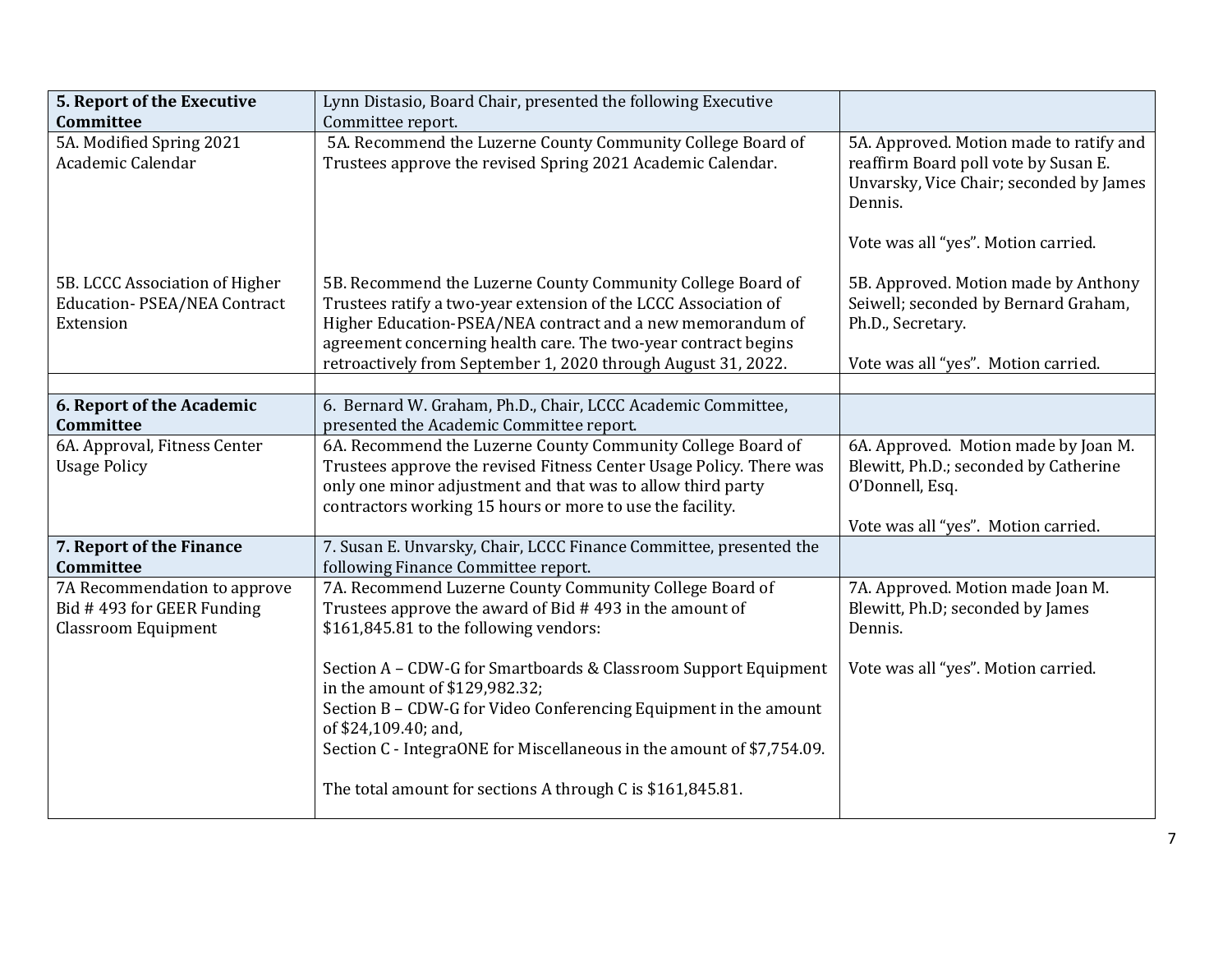| 7. Finance Action Items<br>(continued)                                         |                                                                                                                                                                                                                                                                                                                                                                                                                                                                                         |                                                                                                                  |
|--------------------------------------------------------------------------------|-----------------------------------------------------------------------------------------------------------------------------------------------------------------------------------------------------------------------------------------------------------------------------------------------------------------------------------------------------------------------------------------------------------------------------------------------------------------------------------------|------------------------------------------------------------------------------------------------------------------|
| 7B. Recommendation to Approve<br>the revised Tuition and Fees<br>Refund Policy | 7B. Recommend the Luzerne County Community College Board of<br>Trustees approve the revised Tuition and Fees Refund Policy                                                                                                                                                                                                                                                                                                                                                              | 7B. Approved. Motion made by George<br>Brown; seconded by Holly Evanoski.<br>Vote was all "yes". Motion carried. |
| 8. Report of the Human Resources<br>Committee                                  | 8. Paul Halesey, Chair, LCCC Human Resources Committee stated<br>there were no action items to report at this time.                                                                                                                                                                                                                                                                                                                                                                     |                                                                                                                  |
| 9. Report of the Legislative<br>Committee                                      | 9. Lynn Distasio, Board Chair, stated there were no action items to<br>report.                                                                                                                                                                                                                                                                                                                                                                                                          |                                                                                                                  |
|                                                                                | <b>Informational Items</b>                                                                                                                                                                                                                                                                                                                                                                                                                                                              |                                                                                                                  |
| 1. Public Comments                                                             | 1. No comments.                                                                                                                                                                                                                                                                                                                                                                                                                                                                         | 1.N/A                                                                                                            |
| 2. Unfinished Business-Previous<br>Meeting                                     | 2.N/A                                                                                                                                                                                                                                                                                                                                                                                                                                                                                   | 2. No action required.                                                                                           |
| 3.Informational-Executive<br>Committee                                         | 3. N/A                                                                                                                                                                                                                                                                                                                                                                                                                                                                                  | 3. No action required.                                                                                           |
| 4.Informational-Human<br><b>Resources Committee</b>                            | 4. Board Chair Distasio noted the Information on appointments and<br>leave reports are included with the Board agenda.                                                                                                                                                                                                                                                                                                                                                                  | 4. No action required.                                                                                           |
| 5. Communications                                                              | 5. All communications were included in the Board packets.                                                                                                                                                                                                                                                                                                                                                                                                                               | 5. No action required.                                                                                           |
| 6.Adjournment                                                                  | 6. Board Chair Lynn Distasio expressed her holiday wishes to the<br>Board of Trustees, President Leary, administration, faculty and staff<br>and students, wish everyone a happy and blessed holiday season<br>Board Chair Distasio stated, as we look forward to the new year, we<br>have survived a very tough year and our lives have changed a lot but<br>we have accomplished so much. Board Chair stated, most<br>importantly, she wanted to express gratitude to the President's | 6. Motion made Catherine O'Donnell,<br>Esq.; seconded by August J. Piazza.<br>Vote was all "yes". Motion carried |